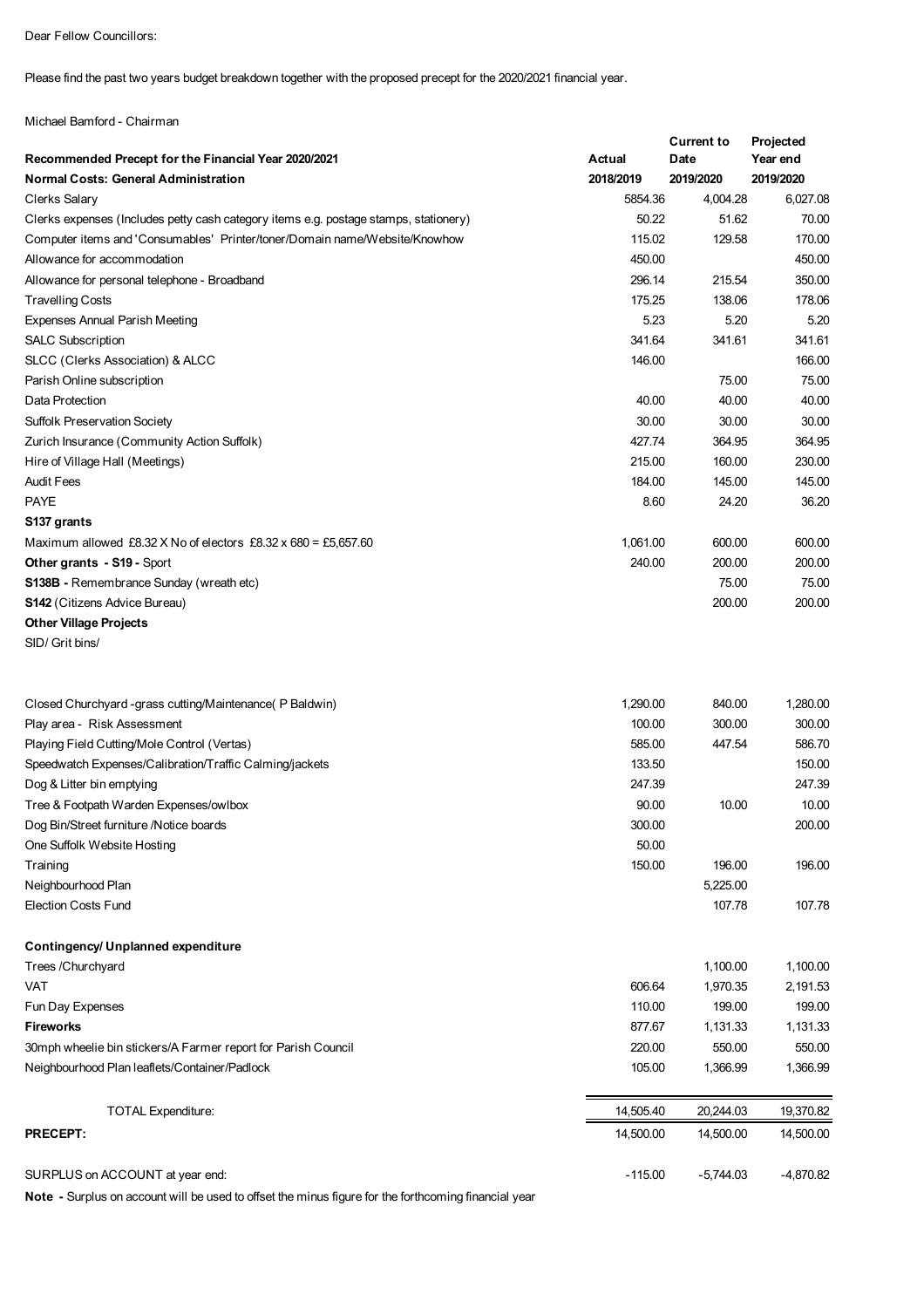| Proposed           | Budget 2020/2021             |             |
|--------------------|------------------------------|-------------|
| 2020/2021          | General admin includes       |             |
| 6,200.00           | Clerk's wages                | 6,200.00    |
| 100.00             | Clerk's expenses             | 100.00      |
| 250.00             | Computer items               | 250.00      |
| 450.00             | Allowance for Accommodation  | 450.00      |
| 400.00             | Broadband/Telephone          | 400.00      |
| 200.00             | Travel cost                  | 200.00      |
| 10.00              | General expenses             | 10.00       |
| 351.85             | <b>SALC Subscription</b>     | 351.85      |
| 200.00             | <b>SLCC &amp; AICC</b>       | 200.00      |
| 100.00             | Parish online sub            | 100.00      |
| 50.00              | Data Protection fee          | 50.00       |
| 35.00              | Suffolk Preservation Society | 35.00       |
| 500.00             | Zurich Insurance             | 500.00      |
| 250.00<br>435.00   | Hall Hire                    | 250.00      |
|                    | Audit fees                   | 435.00      |
| 50.00              |                              |             |
|                    |                              | 9,531.85    |
| 1,500.00<br>250.00 |                              | <b>SALC</b> |
| 100.00             |                              |             |
| 200.00             |                              |             |
|                    |                              |             |
| 4,500.00           |                              |             |
|                    |                              |             |
| 1,360.00           |                              | P Baldwin   |
| 200.00             |                              |             |
| 615.00             |                              |             |
| 500.00             |                              | Vertas      |
| 300.00             |                              |             |
| 100.00             |                              |             |
| 200.00             |                              | SID         |
|                    |                              | Grit bins   |
| 300.00             |                              |             |
| 1,000.00           |                              |             |
|                    |                              |             |
| 5,000.00           |                              | Contingency |
| $-2,000.00$        |                              |             |
|                    |                              |             |
|                    |                              |             |
| 500.00             |                              |             |
|                    |                              | <b>VAT</b>  |
| 24,206.85          |                              |             |
| 14,500.00          |                              |             |
| $-9,706.85$        |                              |             |
|                    |                              |             |